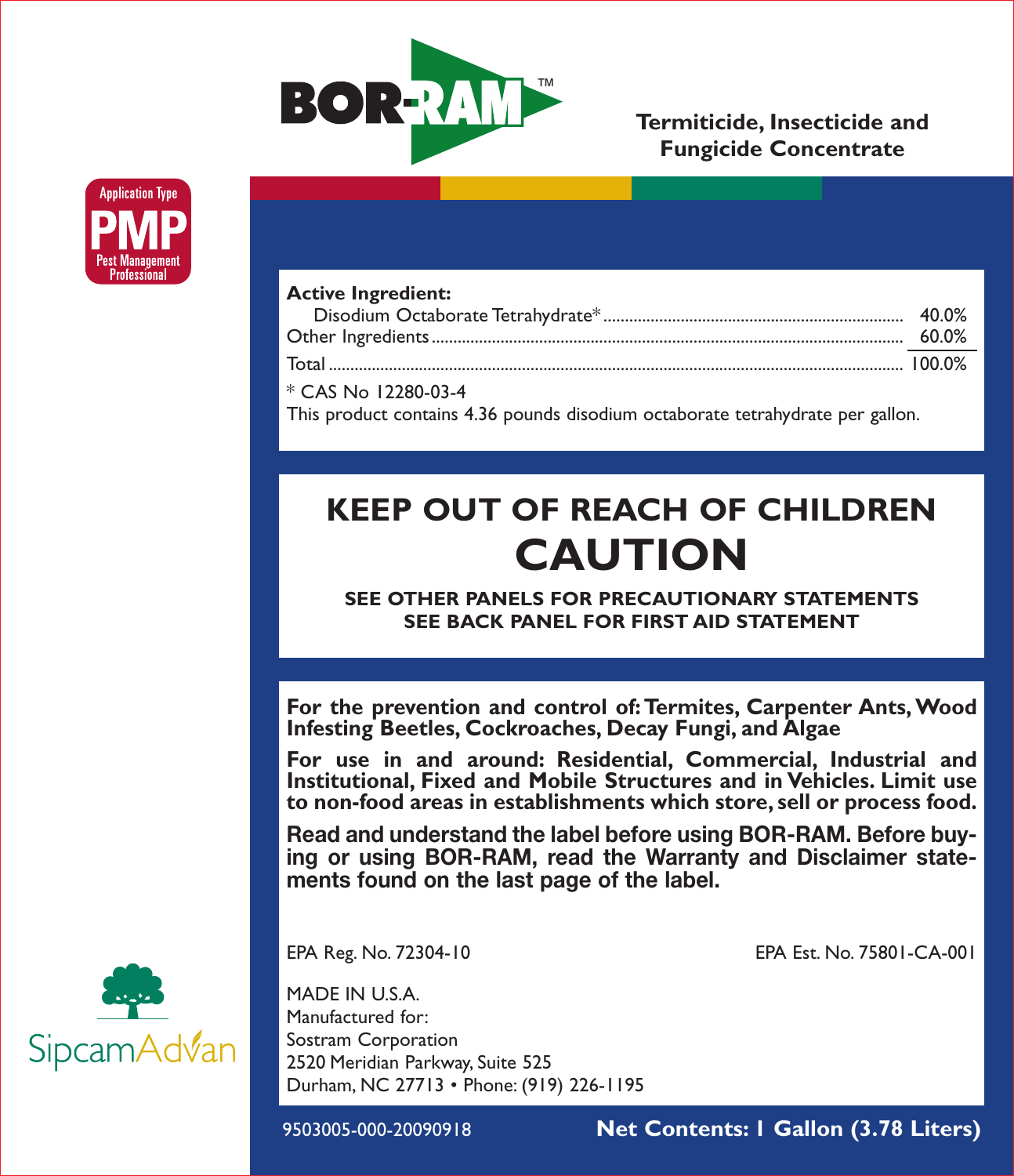# **PRECAUTIONARY STATEMENTS HAZARDS TO HUMANS AND DOMESTIC ANIMALS**

# **CAUTION:**

Harmful if inhaled or absorbed through skin. Avoid breathing vapors or spray mist. Causes moderate eye irritation. Avoid contact with skin, eyes or clothing. Wash thoroughly with soap and water after handling and before eating, drinking, or using tobacco. Remove contaminated clothing and wash clothing before reuse. Avoid contamination of food or feed.

# **PERSONAL PROTECTIVE EQUIPMENT (PPE)**

Applicators and other handlers must wear long-sleeved shirt and long pants, socks, shoes, protective eyewear and chemical-resistant gloves. A ventilator or an exhaust system should be used when applying BOR-RAM in confined spaces. If a ventilation or exhaust system is unavailable, the applicators should use a NIOSHapproved respirator with an organic-vapor removing cartridge with a pre-filter approved for pesticides (MSHA/NIOSH approval number prefix TC-23C), or a canister approved for pesticides (MSHA/NIOSH approval number prefix TC-14G), or a NIOSH-approved respirator with an organic vapor (OV) cartridge or canister with an N, R, P or HE pre-filter. Clean up over-spray and spills with a damp cloth or absorb with other appropriate materials.

# **USER SAFETY REQUIREMENTS**

Follow manufacturer's instructions for cleaning/maintaining PPE. If no such instructions for washables exist, use detergent and hot water. Keep and wash PPE separately from other laundry.

# **USER SAFETY RECOMMENDATIONS**

Users should:

- Wash hands before eating, drinking, chewing gum, using tobacco or using the toilet;
- Remove clothing immediately if pesticide gets inside, then wash thoroughly and put on clean clothing;
- Remove PPE immediately after handing this product. Wash the outside of gloves before removing. As soon as possible, wash thoroughly and change into clean clothing.

# **ENVIRONMENTAL HAZARDS**

This product is toxic to fish and wildlife. Do not apply directly to water, or to areas where surface water is present or to intertidal areas below the mean high water mark. Do not contaminate water when disposing of equipment washwaters or rinsate.

# **DIRECTIONS FOR USE**

It is a violation of Federal law to use this product in a manner inconsistent with its labeling.

# **Use Restrictions**

Do not use in edible product areas of food processing plants or on countertops and other surfaces where food is prepared. Do not use in serving areas where food is exposed. Do not contaminate feed, water or food. Do not enter or allow others to enter or occupy treated areas until spray has been absorbed into the wood or dried. Treated areas must not be occupied during application. Do not contaminate wells or cisterns. Do not make topical applications on materials protected by an intact water-repellent barrier such as: paint, stain or sealer.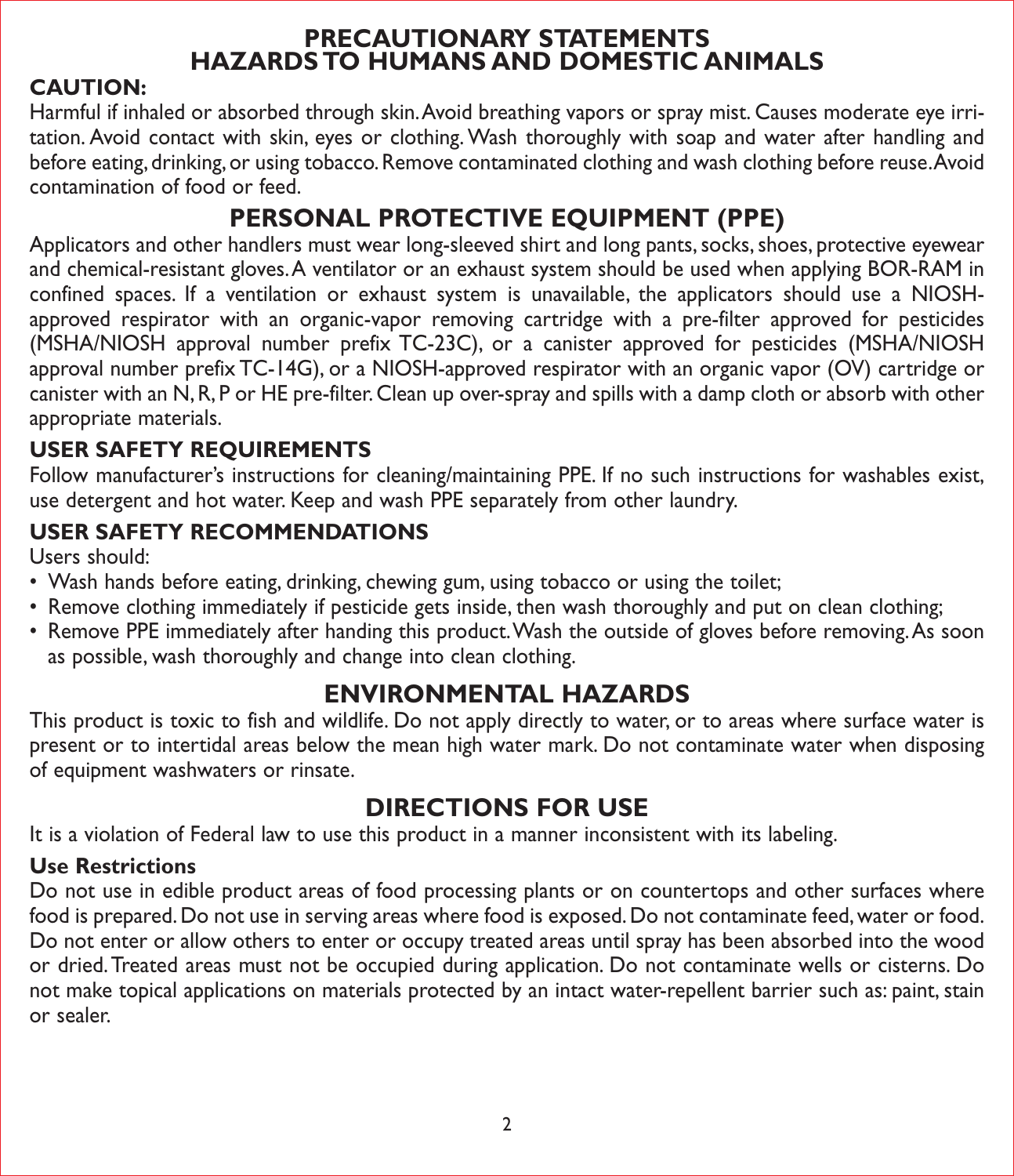#### **Phytotoxicity**

This product may be phytotoxic to plants. When treating around the exterior of structures cover and protect shrubbery and plants that may be potentially exposed to this product during application.

# **Wood Preservative**

BOR-RAM is a comprehensive wood preservative. BOR-RAM will control infestations of, and provide protection against, brown rot, white rot, fungi (rot), algae and the following wood destroying insects: beetles, termites and carpenter ants. When used in combination with a specified broad-spectrum fungicide BOR-RAM will prevent surface mold. Apply only to bare wood: if necessary, remove any existing surface coating, dirt and biological growth (mold, mildew and algae). For optimal results, do not expose treated material to moisture or ground contact. For exterior use do not apply during periods of precipitation and always apply a protective waterproof coating after treatment.

#### **Mixing Instructions**

BOR-RAM is a concentrated solution that must be diluted with water before use. Cold water is adequate but mixing will be accelerated by the use of warmer water and also by the use of an appropriate, hand held mixing device. It is recommended that the mix water be added first, followed by a controlled addition of BOR-RAM. Never reverse the addition sequence or prepare the treatment solution directly in the spray application equipment. When using equipment with an auxiliary mixing tank, add water and start the recirculation system before the BOR-RAM addition. Always ensure that the treatment solution is completely homogeneous before starting the application since incompletely dissolved concentrate will cause an inconsistent application or instability.

# *[Mixing Ratios: All references to mixing ratios expressed herein are to volume/volume mixtures of water to BOR-RAM.]*

Do not store concentrated solutions (ratios of 1:1, 2:1 or 3:1) for more than 24 hrs. Use these solutions within this period. Always clean mixing tanks, transfer lines and spray equipment with water after use and on a daily basis.

BOR-RAM may be mixed with pyrethrins at 0.3% for carpenter ants and other listed insects or mixed with Mold-Ram® Fungicide (EPA Reg. No. 72304-1), a 40% active water based chlorothalonil concentrate for mold prevention. The products must be used in accordance with the more restrictive label. This product cannot be mixed with any product containing a label prohibition against such mixing. Follow the mixing directions under the mold prevention section of this label.

# **Application**

Apply by hand sprayer, backpack sprayer, hand volume pumping system, brush, roller, mister, injection system or foaming device. Use application equipment appropriate for the application and use site. Make all applications to the point of saturation.

Where appropriate, an optional spray pattern indicator may be used to ensure that comprehensive treatment is obtained. Refer to, and follow, the dye or pigment manufacturer's instructions. In visible areas (such as hardwood floors or window-frames) where permanent marking will be an issue, a spray pattern indicator is not recommended.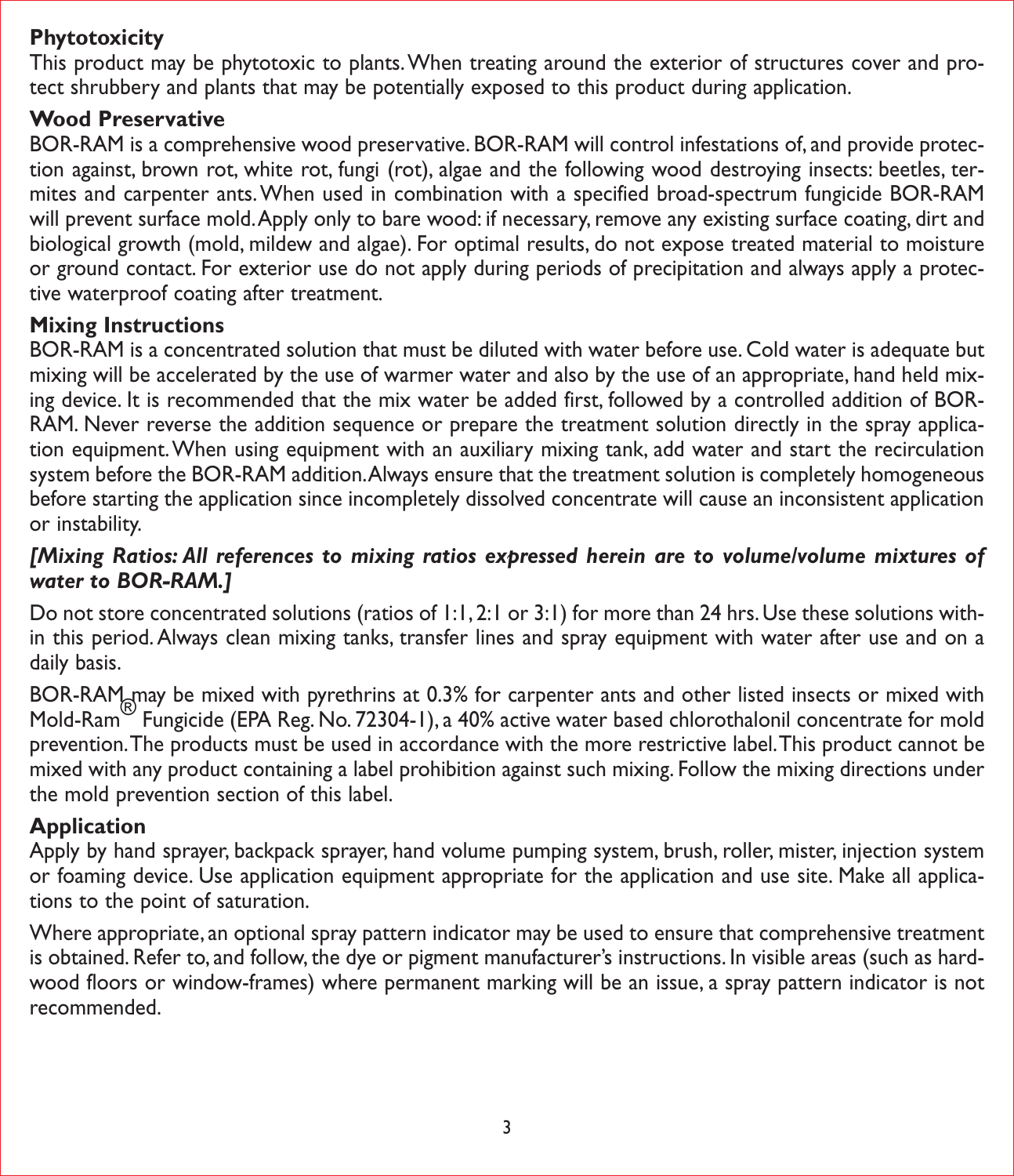#### **Dilution Ratio Table:**

| <b>Target Insect/Pest</b>                                     | Application (Ratios are Water to BOR-RAM)                                                                                                                                                                                                        |
|---------------------------------------------------------------|--------------------------------------------------------------------------------------------------------------------------------------------------------------------------------------------------------------------------------------------------|
| <b>Subterranean Termites</b><br>(including Formosan termites) | Apply the 1:1 ratio by spray, injection, brush or roller. Apply 2:1 ratio for<br>foaming applications or for misting use in inaccessible wall voids.                                                                                             |
| Drywood Termites or Carpenter<br>Ants                         | Apply 1:1 ratio for all remedial treatments. Apply 2:1 by foam or if using a mist-<br>ing machine. Apply 5:1 ratio for preventative treatment.                                                                                                   |
| Anobiid and Lyctid Powderpost<br><b>Beetles</b>               | Apply 1:1 ratio for all remedial treatments and preventative treatment for<br>wood larger than 4" in thickness. Apply 2:1 ratio for treating hardwood floors.<br>Apply 5:1 ratio for preventative treatment.                                     |
| Old House Borers                                              | Apply 1:1 ratio for all remedial treatments and preventative treatment for<br>wood larger than 4". Apply 5:1 ratio for preventative treatment for wood less<br>than 4" in thickness.                                                             |
| Decay Fungi and Algae<br>(see footnote)                       | Apply 1:1 ratio for remedial treatments for wood larger than 4". Apply 3:1<br>ratio for remedial treatment for wood less than 4" in thickness and for cellu-<br>losic wallboard and insulation. Apply 5:1 ratio for all preventative treatments. |

Footnote: BOR-RAM may be used in addition to other fungicides.

# **General Information**

BOR-RAM is not intended for application to soil. It is not a soil treatment. In areas where a soil applied termiticide treatment is required by law, BOR-RAM may be applied as a supplemental pretreatment to protect wood from subterranean termites that may penetrate chemical gaps occurring in termiticide-treated soil. When active infestations exist, get the structure inspected by a licensed termite control professional. Prior to using this product, you should consult with your state regulatory agency to see if they require additional qualifications for the person applying this product.

# **Target Pests**

BOR-RAM will provide protection against the following insects:

Ambrosia Beetles *(Platypodidae, Scolytidae)* Anobiid Beetles *(Anobiidae)* Brown Rot (including Dry Rot) White Rot, Wood Decay and listed\* Fungi Carpenter Ants *(Camponotus)* Dampwood Termites *(Zootermopsis, Neotermes)* Drywood Termites *(Kalotermes, Incisitermes)* Old House Borers & Longhorn Beetles *(Cerambycidae, Hylotrupes)* Powderpost Beetles *(Lyctidae, Bostrichidae)* Subterranean Termites *(Coptotermes* [Formosan] *Reticulitermes, Heterotermes)*

\* *Antrodia sinuosa Antrodia xantha, Aureobasidium pullulans, Basidiomycete, Bisporia pusillas, Ceratocystis picea, Ceratocystis pluriannulata, Chaetomium globosum keinze, Coniophora cerebella, Coniophora olivacea, Coniophora puteana, Formes lividus, Fomes officinalis, Fomes pini, Formes pinicola, Gleophyllum abietinum, Gleophyllum separium, Gleophyllum trabeum, Hericium abietis, Heterobesidian annosum, Lentinus lepideus, Lenzites trabea, Merulius lacrymans, Ophiostoma coeruluem, Paecilimyces varioti, Phialophora spp., Phialophora fastigiata, Phialophora haffmannii,*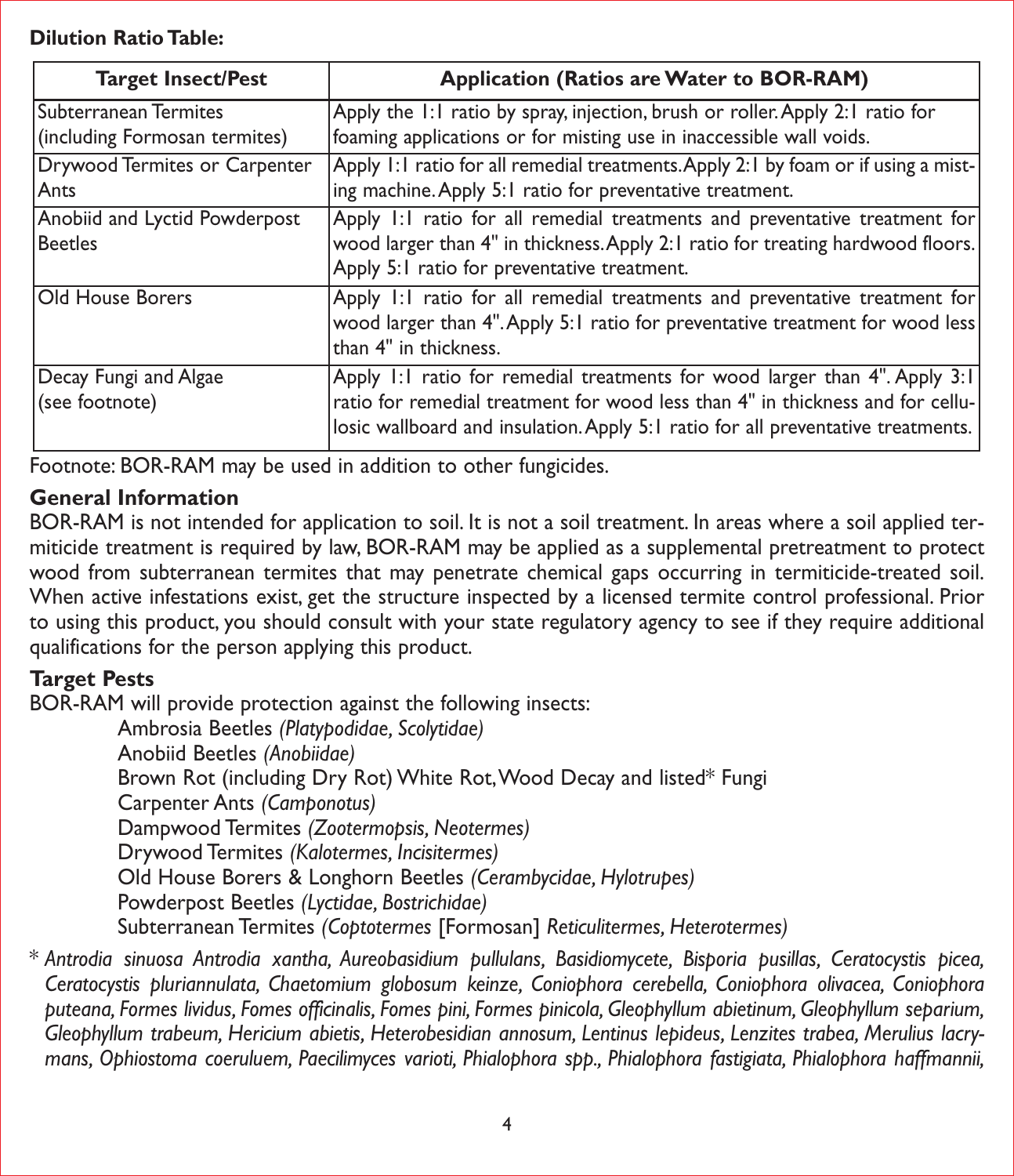*Phialophora heteromorpha, Phialophora lignicola, Phialophora lueto-olivacia, Phoma herbarum, Phoma lanosa, Polyporus abietinus, Polyporus rugolosus, Polyporus sulphureus, Polyporus tomentosus, Polyporus versicolor, Polystictus versicolor, Poria carbonica, Poria incrassate, Poria monticola, Poria nigrescens, Poria placenta, Poria subacida, Poria viallenti, Poria vaporaria, Poria xantha, Rhinocladiella spp., Scerlophoma pityophila, Serpula lacrymans, Sistotreme brinkmeni, Stereum abietirum, Torulla spp., Trametes liliacino-gliva, Trametes serialis, Trichlocladium asperum*

With the exception of food contact surfaces and cellulosic materials protected by an intact water impermeable coating BOR-RAM may be applied to all cellulosic materials (including wood, wood composites, engineered wood and paper based products) and masonry, metal, vinyl and other non-cellulosic construction elements protected from precipitation as a treatment to prevent subterranean termite infestation and tubing over these materials.

Use caution when spraying overhead interior areas of homes or apartments, etc. Never apply in food serving areas when food is exposed. Cover and protect all exposed surfaces with plastic sheeting or other material that can be disposed of upon contamination or after spraying. Use of soap and water to clean tools after application is recommended.

The application of BOR-RAM to wood surfaces in new construction or inside wall voids in existing structures helps control cockroaches that may come in contact with treated surfaces. One gallon of BOR-RAM 1:1 solution should cover 400 square feet of treated surface area.

#### **Remedial Treatments**

When used as a remedial treatment, BOR-RAM will eliminate and prevent infestation of Formosan and native subterranean termites, dampwood and drywood termites, wood-boring beetles, carpenter ants and decay fungi.

Where affected wood components have less than three sides exposed, treat the area twice waiting a minimum of 20 minutes between applications. Likewise, if the infestations are severe also treat the infected area twice. All applications to wood should be made to the point of saturation.

# *Accessible Areas*

For cavities and galleries created by labeled insects (see Target Pests) in wood, either spray or inject BOR-RAM solution at the labeled rate (see Dilution Ratio Table) until the damaged area is completely saturated and cavities are completely filled. Treat susceptible areas adjacent to the attack site. Treat areas of decay in the same fashion.

# *Basements and Crawl Spaces*

Apply BOR-RAM solution to infested areas of structural wood components including any wood exposed to vertical access from the soil or foundation wall penetration. One gallon of BOR-RAM solution should cover 400 square feet of wood surface area.

In order to prevent termite shelter tubing, treat to the point of runoff a 24-inch band of the masonry walls up from the concrete slab or dirt floor with the 1:1 solution. If accessible also treat the concrete slab/basement floor 8 inches out from the masonry walls. Treat the area around utility entry points with the same concentration solution ensuring that both horizontal and vertical aspects are treated to a distance of not less than 12 inches from the penetration. Apply to a height of 24 inches on protruding utilities and any wood in close proximity to the utilities.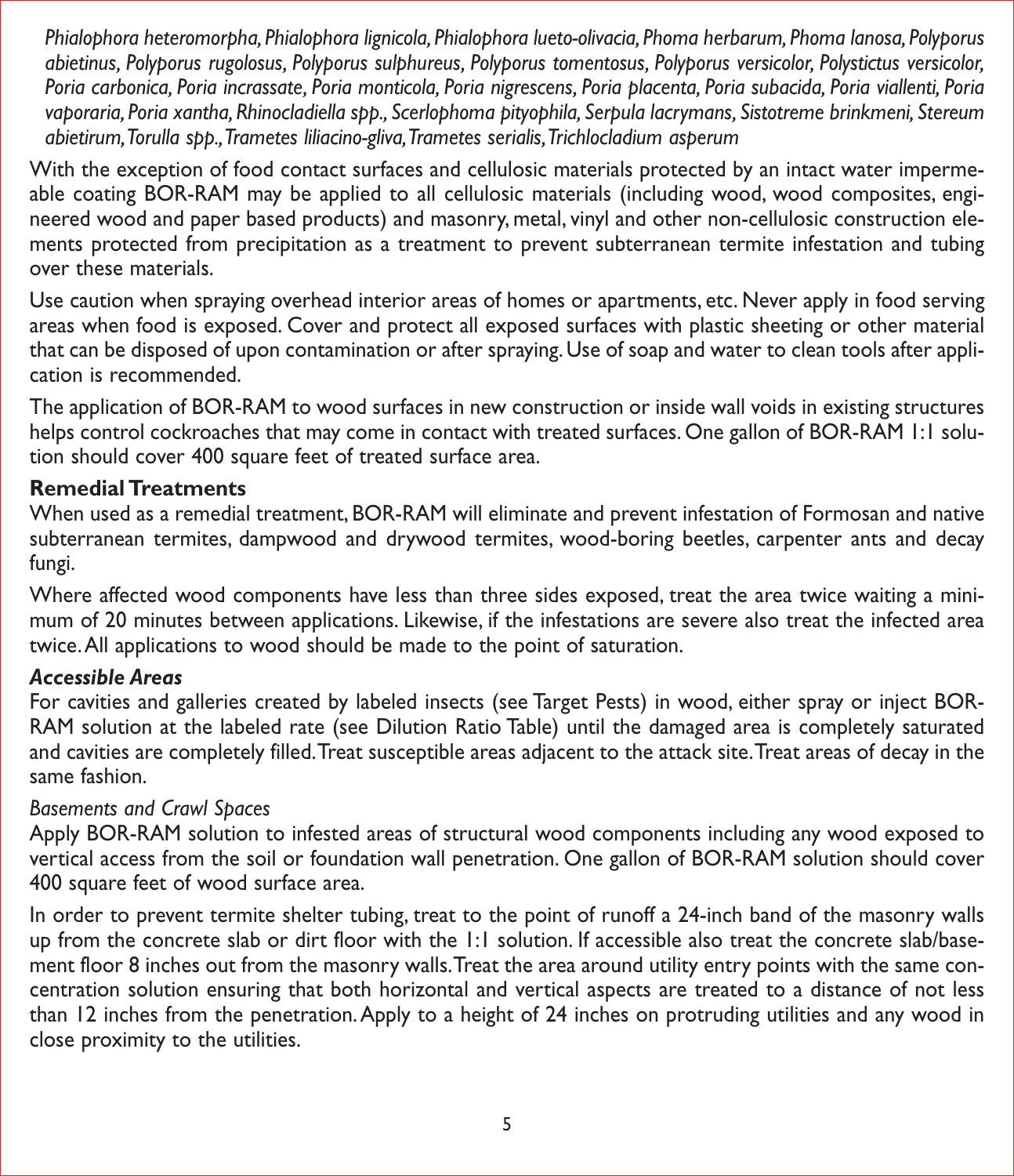#### *Wood Flooring*

Remove any pre-existing surface coating by abrasion or use an aggressive cleaner. Apply BOR-RAM to wood flooring by spray, brush or roller. One gallon of BOR-RAM solution should cover 500 square feet of floor surface when mixed at the 2:1 ratio. Make two applications when treating infestations of subterranean termites. Wait a minimum of 60 minutes between applications. Treated wood must be allowed to dry completely (moisture content not more than 10% (as determined by a moisture meter) before applying new protective coatings. The time to drying will be dictated by factors such as wood species, temperature and humidity but typically 2-3 days will be required to ensure complete drying. If any surface residue remains after this period remove with a moist cloth. Once dry, prepare the surface for re-coating. Application of BOR-RAM treatment solution or removal of any residues may cause the grain of the wood to raise. If necessary, dry sand and wipe with a damp cloth. It is advisable to "spot test" an inconspicuous area of the floor before proceeding to complete the coating application.

#### *Non-Accessible Areas*

Surface application will not adequately address cavities or insect galleries in wood identified by a subsurface detection device (such as an acoustical emissions detector). Gain access via small holes and apply enough solution to completely fill the voids. Use the 1:1 ratio for all listed insects but consult the Dilution Ratio Table for addressing decay. Pressure-inject adjacent intact wood via access holes at 8 to 10-inch intervals within a radius of 24 inches of the infested wood: inject at 40 psi for 3-6 seconds per hole. Intact wood, adjacent to infected wood framing components, may also be accessible via stud voids.

For infestations in stud walls treat an area at least 6 feet out from the identified infestation and include targeted treatment of the base-plate areas (a frequent point of penetration). Gain access to stud voids via small holes in the wallboard and use spray application, misting or foaming to address infestations. Space access holes appropriate to framing configuration and adequate to reach all spaces between the studs in the target areas. Consult the Dilution Ration Table for appropriate dilution ratios and apply enough formulation to saturate the target areas. Where possible, move insulation for enhanced access to the infested areas. Otherwise, see *Insulation* paragraph below. In slab construction treat an area of the concrete slab 8 inches out from the wall in the treatment zone.

#### *Misting*

Follow manufacturer's guidelines for loading and operation of the misting machine.

# *Foam Application*

Consult the dilution ratio table for appropriate solution concentration information. Use an expansion ratio between 20 and 30 (one part BOR-RAM in 20 – 30 parts final foam). Employ a suitable foaming agent and follow manufacturer's recommendations for quantity to use to obtain the required expansion rate. When applying BOR-RAM as foam into void spaces, inject foam at the lowest accessible point in the void area until the foam exits an access hole located near the top of the void.

#### *Insulation*

Where possible, move insulation for enhanced access to the infested area. Otherwise, apply the 1:1 ratio to foam insulation by injecting the solution into the infested area. Make a supplemental spray treatment when the foam is not easily penetrated by injection.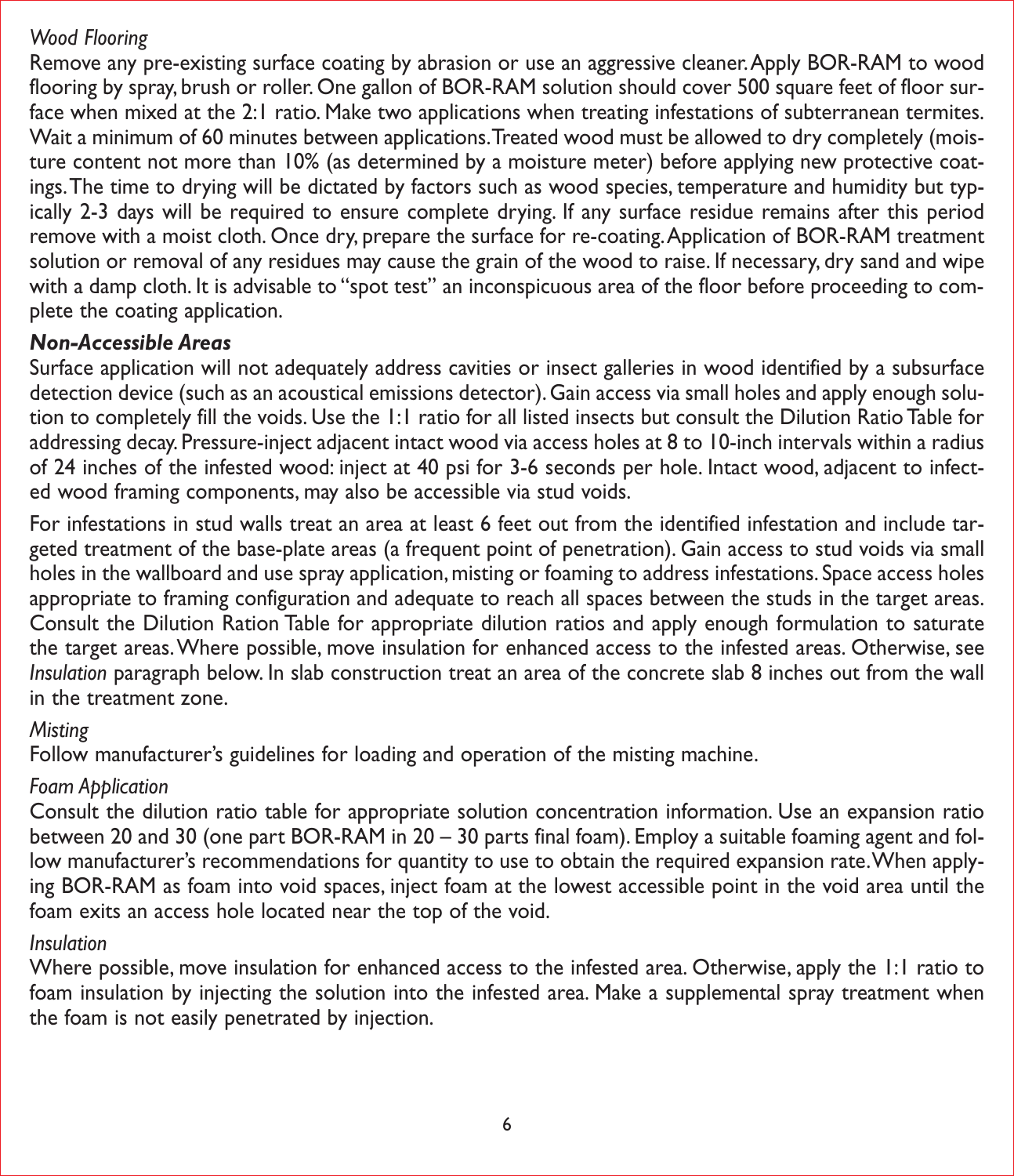# **Preventative Treatments and Pretreatments**

**For application in new constructions in Florida and Louisiana,** do not use BOR-RAM as a primary treatment if the total linear footage of the cellulosic base plates is less than 60% of the total linear footage of all base plates in the structure including exterior and interior walls.

If the total linear footage of the cellulosic base plates is greater than 60%, but without continuous wood on every exterior wall, apply BOR-RAM to all exterior structural materials, including block or brick, to a height of 24 inches and extend out 8 inches onto the slab.

Structural wood comprises the basic wooden components required to construct the building structure. These components are normally present at the dried-in-stage of construction and include wood in direct contact with foundations, wooden sill plates, wood studs, wooden or cellulosic sheathing, floor joists, beams and subflooring, roof trusses, top-plates, ceiling joists, roof decking and rafters.

Perform primary pretreatments following final framing inspection and when most access to all structural wood members is available. If a primary pretreatment is made before the final framing inspection, a second visit must be made in order to treat any modifications or building components added subsequent to the final framing inspection.

Make all applications to the point of saturation.

BOR-RAM can also be used as a supplement to fumigation.

When performing applications to studs, sill plates or other wood members where less than 3 sides are exposed, treat the item twice waiting a minimum of 20 minutes between treatments. Treat both sides of exposed sheathing but if exterior sheathing is inaccessible (e.g., wrapped), treat the interior side twice.

When making applications to exterior wood members, ensure that the surface is clean and free of any preexisting coating. Remove such coatings by abrasion or use an aggressive surface cleaner. Do not make treatments while precipitation is occurring. Following treatment, cover the treated areas with a tarpaulin or other waterproof membrane if rain or snow is likely. Once completely dry (time is dependent upon ambient temperature and humidity): overcoat the treated areas with a waterproof coating. This application will extend the lifetime of the borate treatment.

#### *Whole House Protection*

BOR-RAM is effective as a primary preventative treatment for subterranean, (including Formosan), drywood and dampwood termites, carpenter ants, old house borers, powderpost and other wood boring beetles and decay fungi. For optimal results, apply BOR-RAM during the "dried-in" stage of construction when the most access to all structural wood members is available and prior to installation of insulation and mechanical systems.

For treatment against subterranean termites (including Formosan), the applicator must apply to the point of surface saturation one coat of the 1:1 ratio to all above ground framed wood surfaces as described in the next section.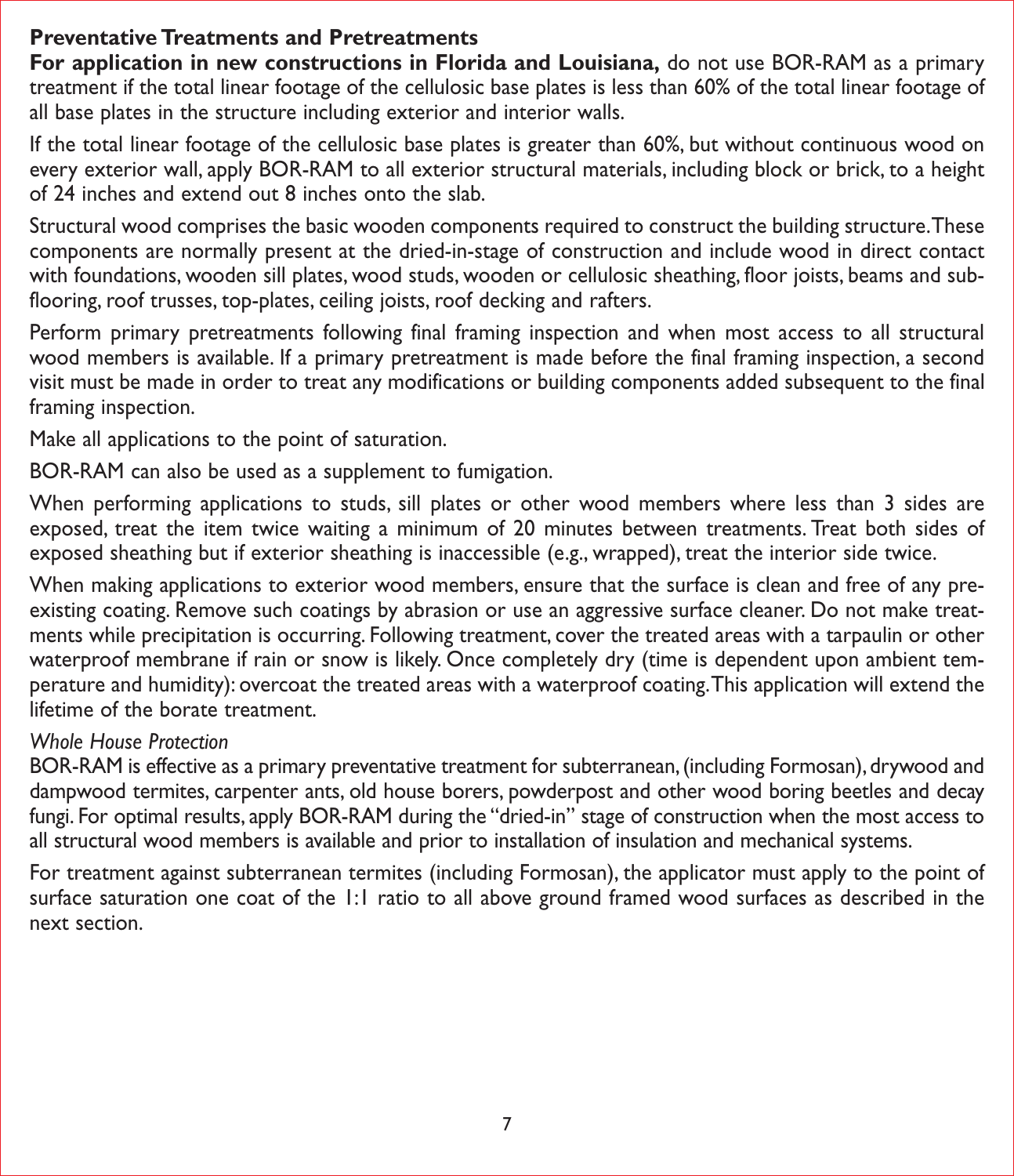Treat the following areas with the 1:1 ratio:

- Sills, plates, floor joists, piers, girders and subfloors.
- Structural wood in plumbing, electrical and ductwork areas.
- Structural wood base plates and studs on interior and exterior walls.
- Structural wood in contact with slab, interior and exterior wall studs and wall sheathing material in buildings built on slabs.
- Structural wood sill plates and structural wood contacting garages and porches.
- Structural wood and sheathing in bathrooms, kitchens and laundry rooms.

Treat the following areas with the 5:1 ratio:

- All structural wood above the 24-inch continuous band treated with the 1:1 ratio.
- Ceiling joists, trusses, top plates, rafters and roof decking in attics.
- Exterior wood including siding, facias, soffits, eaves, roofing, porches, decks and railings.

Treat expansion joints (and the adjoining concrete slab and wall areas distances of 6 inches out and 24 inches up respectively from the joint) between the concrete garage slab and the adjoining house walls with the 1:1 ratio.

# *Buildings on Crawl Spaces and Basements*

Apply BOR-RAM at the "dried-in" stage of new construction when all structural wood and sheathing is in place, but prior to insulation. As a primary treatment for subterranean termites in crawlspaces and basements apply at the 1:1 ratio in a 24-inch wide continuous horizontal band in from the exterior foundation walls and out from the support piers until all structural wood surfaces in crawl spaces and basements are saturated. Apply a continuous 24-inch vertical band up from the top of the exterior concrete or block walls. Include all sills, plates, floor joists, piers, girders, subfloors, sheathing and all structural wood exposed to direct vertical access from the soil. If there is no contact between structural wood and crawlspace or basement foundation walls at the first floor level, treat structural wood with a 24-inch band at the 1:1 ratio at the first point of contact with non-cellulosic (steel or masonry) walls. Prevent termite shelter tubes on crawl space walls and piers by applying a 1:1 ratio to concrete or block walls and piers in a 24-inch band up from the ground on the interior side of all wall surfaces and all surfaces of the support piers. Typically, one gallon of solution will cover 400 square feet of surface area. When treating structural wood areas adjacent to plumbing, electrical conduit and ducts which penetrate sub-floors and provide a direct access from the soil or foundation wall penetrations, treat a 24-inch band in this area. Apply BOR-RAM to all structural wood framing elements in finished-out basements where structural wood framing is adjacent to the exterior foundation walls. Apply BOR-RAM in an 8-inch band to the concrete slab surfaces out from the basement wall. Spray both exterior and interior concrete or block foundation basement walls with a 24-inch band up from the slab area. Where accessible, apply BOR-RAM to the entire perimeter of the exterior structural wood areas as a 24-inch band up from the top of the exterior concrete or block walls. If the structure contains multiple stories, only treat the first story above the masonry foundation level. Treat all interior structural wood elements of the first story within 24 inches of the exterior masonry foundation wall with the 1:1 ratio. BOR-RAM may be applied to coated or painted structural wood by injecting solution into holes drilled at 8- to 10-inch intervals. Inject at 40 psi for 3-6 seconds per hole.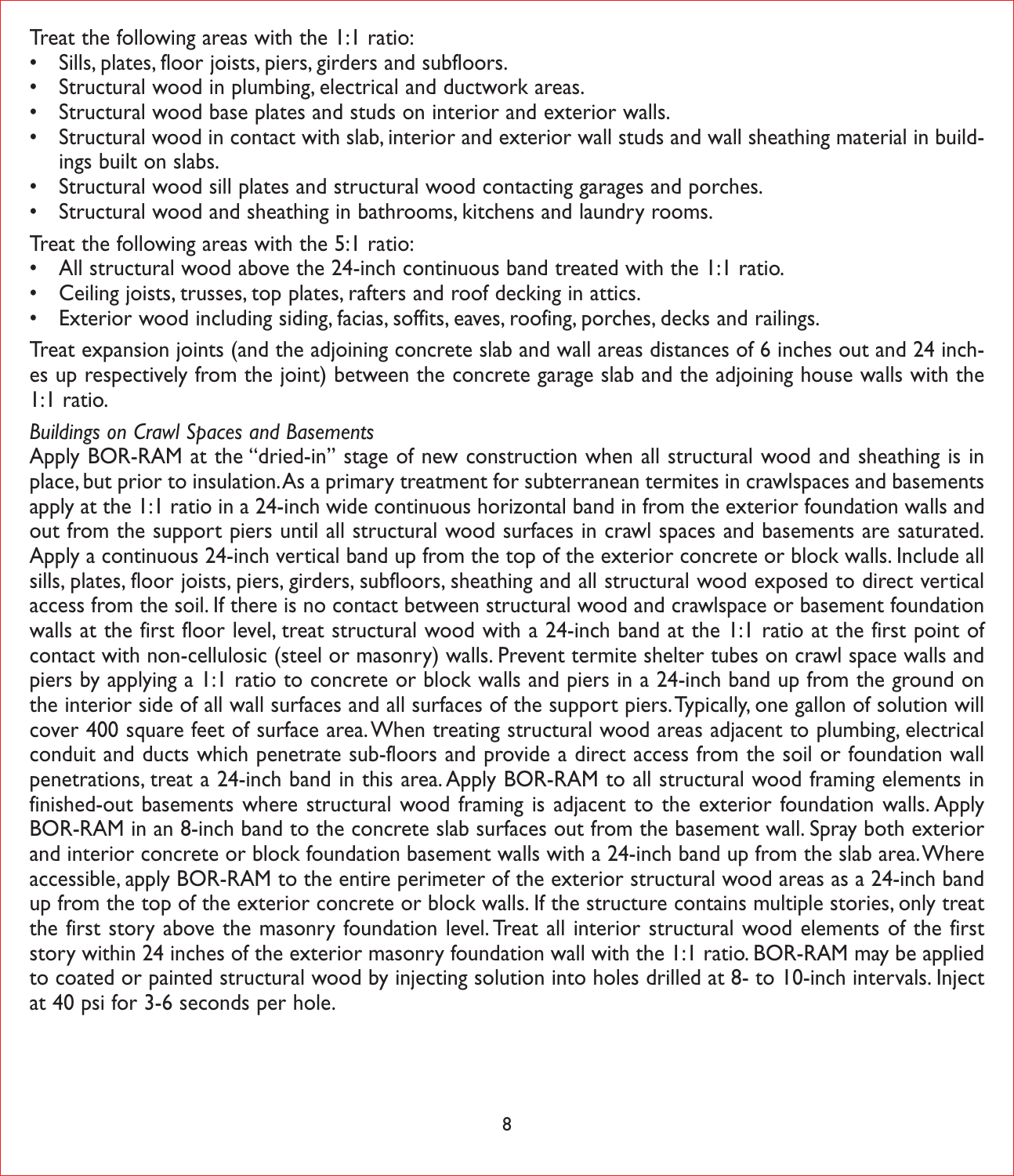#### *Buildings on Slabs*

As a primary pretreatment for subterranean termites apply BOR-RAM at the 1:1 ratio to all base plates, the bottom 24 inches of all studs, the bottom 24 inches of all walls (including steel, concrete, masonry, block and brick). Treat only the inside of exterior masonry walls. Also treat 8 inches out onto the concrete slab surface from the plates and from exterior masonry walls.

Where accessible treat both sides of exterior sheathing. Apply a minimum 24-inch-wide barrier of treatment to all structural wood in plumbing walls and structural wood adjacent to plumbing, electrical conduit and duct penetrations. Treat all slab surfaces at least one foot out from all bath trap penetrations and all plumbing penetrations at least 24 inches up from the slab using the 1:1 ratio. Critical areas such as plumbing penetrations, utility entry sites, shower drain penetrations, expansion joints, foundation cracks and abutting slabs (or other termite entry points) not associated with any structural wood must be sprayed up from the non-soil surface to 24 inches high and covering at least six inches of slab surface area out from the penetration with the 1:1 ratio.

In structures comprised of less than 60% wooden base-plates, where structural wood (such as roof trusses, top-plates, etc.) or cellulosic sheathing contacts non-wood framing or exterior masonry walls apply the 1:1 ratio to all cellulosic components in a 24-inch band around the contact point. Treat structural cellulosic components (such as wall framing) in contact with exterior masonry walls.

#### *Foam Insulation*

Apply BOR-RAM at the 1:1 ratio to easily penetrated foam insulation by injecting the solution or by low-pressure spray application. Use a combination of these applications to treat foams, which are not easily penetrated.

#### **Other Target Pests**

Consult the "Dilution Ratio Table" for BOR-RAM concentrations applicable to preventative treatments for listed target pests. Make all applications to the point of saturation. Duplicate the treatment to any wood components, which have less than 3 sides exposed or where infestations are severe. Wait a minimum of 20 minutes between applications. Post treatment emergence of wood boring beetles is possible but will rarely cause structural damage and will not give cause for concern.

#### **Treatment of Exterior Wood**

In addition to residential or commercial building components (such as eaves, soffits, facias and siding) exterior use includes such constructions as fences, decks and gazebos, porches, sheds and log structures, but not wood in ground contact. The presence of mold and mildew and/or algae on exterior building components indicates the presence of a persistent moisture issue. Address the moisture issue and remove mold and mildew with an appropriate cleaning product prior to performing any treatment to these areas. For preventative mold and mildew treatments with BOR-RAM consult the "Mold Prevention on Building Materials" section of this label. Remediate algae with BOR-RAM according to the "Dilution Ratio Table" of the label. Prevent algal infestations by application of the 5:1 ratio solution.

For remedial insect treatments apply the 1:1 ratio to the point of saturation. For preventative insect treatments consult the Dilution Ratio Table for appropriate dilution ratio information and apply to the point of saturation. Make duplicate treatments to wood members with less than 3 sides exposed or where infestations are severe. Wait a minimum of 20 minutes between applications. Treat twice log sills and larger dimensional lumber or items such as poles, posts, beams and pilings, which have a cross-sectional area greater than 70 square inches. When treating larger items extend the wait period between treatments to three times that for small dimension lumber.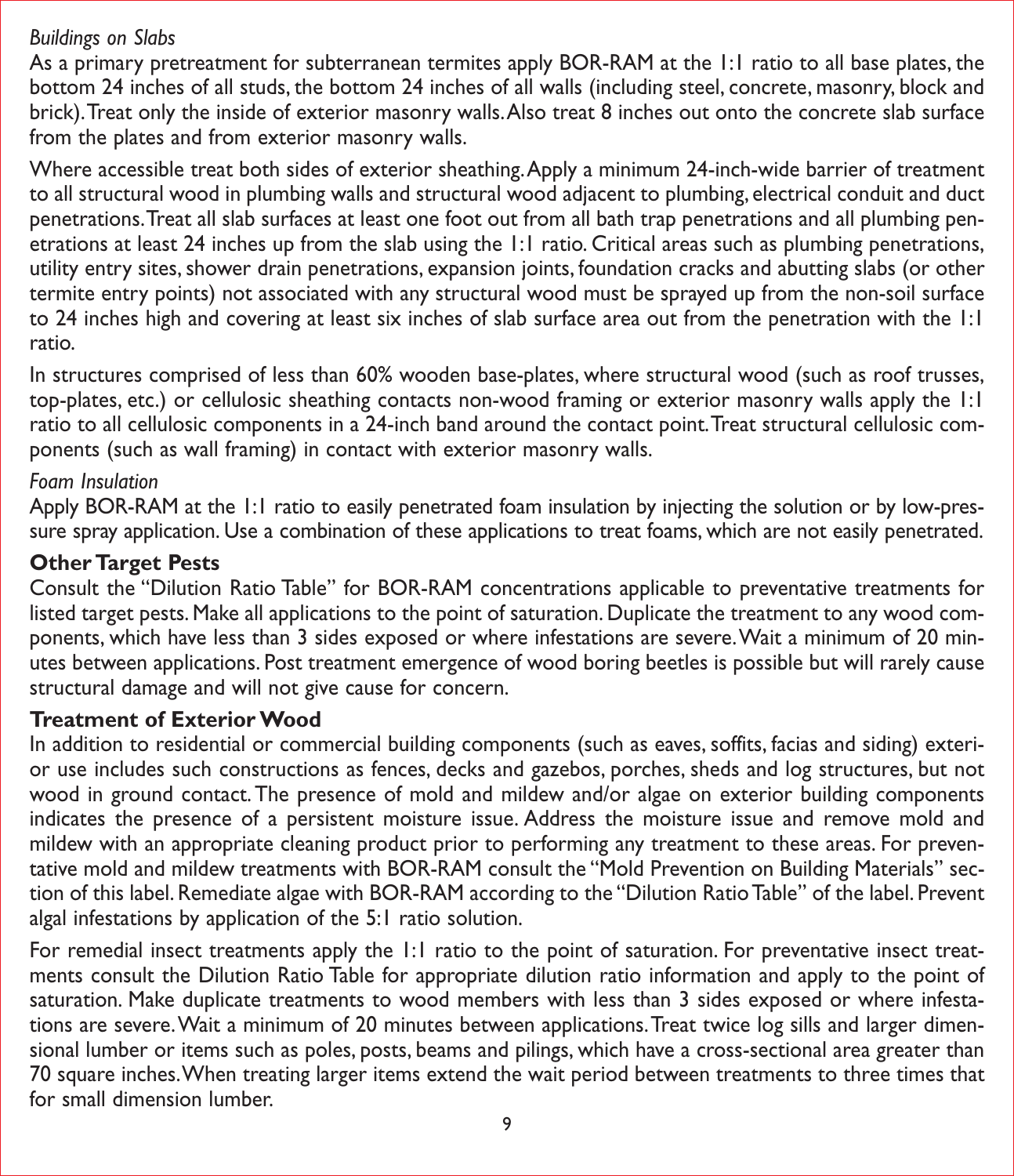When making topical applications to exterior wood members, ensure that the surface is clean and completely free of any pre-existing coating. Remove such coatings, and any mold, mildew and algae, by abrasion or with an appropriate surface cleaner. Rinse the surface with water to remove any remaining residues and allow to dry. Do not make treatments while precipitation is occurring. Following treatment, cover the treated areas with a tarpaulin or other waterproof membrane if rain or snow is likely. Once the treated item is completely dry (time is dependent upon ambient temperature and humidity), overcoat the treated areas with a waterproof coating. This application will extend the lifetime of the borate treatment. As with many other protective or decorative coatings, ensure that the surface is free of any residues and, if required, apply light sanding before the initial coat and/or between any subsequent coats. It is recommended to "spot test" an inconspicuous area of the item before proceeding to complete the coating application.

# **Treating Log Structures, Timbers and Beams**

Treat log structures, timbers, beams and other large cross section (greater than 70 square inches) items according to the directions in the "Treatment of Exterior Wood" section. When treating log structures, treat crosscut areas twice. Prior to treatment, prepare both interior and exterior surfaces as described above. Clean dirt and other contaminants from uncoated interior wood with an appropriate surface cleaner and wash with clean water. Allow to dry before applying BOR-RAM. Coat treated exterior sections as described above. If desired, apply stain or other transparent coatings to treated interior wood. (This will, however, complicate retreatment at a later date). Apply a water impermeable coating to interior treated wood in areas, which will receive frequent exposure to water.

When logs and lumber are available before construction commences these items may be dip treated as an alternative to treatment during or after construction. Dip treat by submerging wood in the 5:1 ratio solution for at least one minute or until emitted air is no longer obvious. The solution must cover all wood surfaces. Protect treated items from precipitation as described in the "Treatment of Exterior Wood" section. Drying time will be dictated by temperature and humidity and may take  $2 - 3$  days.

#### **Retention Rates**

A mixed solution of one gallon of water with one gallon of BOR-RAM should cover 800 board feet of wood to a minimum retention level of 0.084 pounds per cubic foot boric acid equivalent (BAE). Use the following formulas to calculate the amount of BOR-RAM needed for the volume of wood being treated (not just the surface area):

Dimensional Lumber: Thickness (inches) x Width (inches) x Length (feet)  $\div$  12 = Board Feet

Note: this calculation should be performed with the **actual** lumber dimensions and not the "rough sawn" dimensions normally associated with dimensional lumber.

Log Homes: Height (inches) x Thickness (inches) x Perimeter (feet) x # of Courses ÷ 12 = Board Feet

For siding and paneling, a mixed solution of one gallon of water with one gallon of BOR-RAM should cover 800 square feet of 1-inch thick wood by spraying one side. If siding or paneling is 1/2-inch thick, a mixed solution of one gallon of water with one gallon of BOR-RAM should cover 1,600 square feet.

# **Control of Algae on Cellulosic Building Components**

Treat existing algae or prevent new growth on cellulosic building components with BOR-RAM. Refer to Dilution Ratio Table for mixing rates. For spray application, one gallon of solution should cover 400 square feet. Spray, mist or foam enclosed areas such as stud voids to treat wallboard or insulation.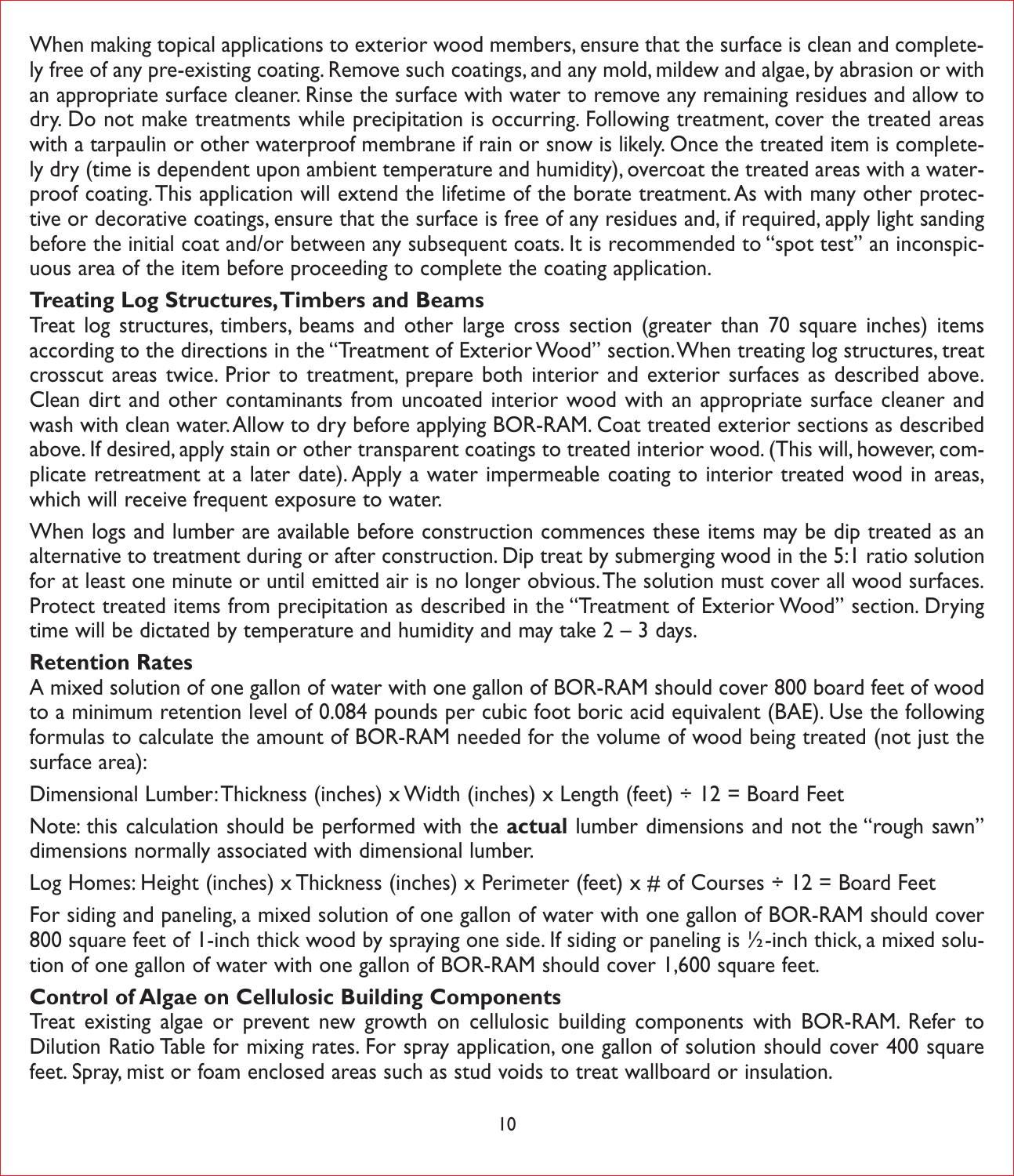# **For Mold Prevention on Building Materials**

For mold prevention on building materials such as wood, concrete, gypsum wallboard and masonry block and for control of rot and decay fungi and protection from listed wood destroying insects and beetles, BOR-RAM can be tank-mixed with Mold-Ram fungicide. Mix BOR-RAM with water at a ratio of 1 gallon BOR-RAM to 5 gallons of water and add 15 oz of Mold-Ram (2.5 oz per gallon) to the BOR-RAM/water mixture.

For mold prevention on building materials such as wood, concrete, gypsum wallboard and masonry block and control of rot and decay fungi and protection from listed termites and wood destroying insects and beetles, BOR-RAM can be tank-mixed with Mold-Ram fungicide. Mix BOR-RAM with water at a ratio of 1 gallon BOR-RAM to 1 gallon of water and add 5 oz of Mold-Ram (2.5 oz per gallon) to the BOR-RAM/water mixture.

# **STORAGE AND DISPOSAL**

Do not contaminate water, feed or food by storage and disposal.

*Pesticide Storage* – Store in a cool and dry storage area not accessible by children or pets. It is recommended that the product be stored in a locked storage area. Do not allow product to freeze.

# *Pesticide Disposal* – **If container is empty:**

One-gallon HDPE containers: Non-refillable container. Do not refill or reuse this container. Offer for recycling, if available. Triple rinse container promptly after emptying. Triple rinse as follows: Empty remaining contents into a mix tank and drain for 10 seconds after the flow begins to drip. Fill the container ¼ full with water and recap. Shake for 10 seconds. Pour rinsate into mix tank or store rinsate for later use or disposal. Drain for 10 seconds after the flow begins to drip. Repeat this procedure two more times.

[250 gallon HDPE totes: Non-refillable container. Do not refill or reuse this container. Offer for recycling, if available. Pressure-rinse container promptly after emptying. Pressure rinse as follows: Drain remaining contents of the container into a suitable vessel, pour into mix tank and continue to drain for 15 minutes after the flow begins to drip. Insert pressure rinsing nozzle into the container and rinse the entire inside at about 40 psi for at least 30 seconds. Collect rinsate and allow to drain for 1 minute after the flow begins to drip. Pour rinsate into mix tank or store for later use or disposal. Repeat this procedure two more times.]

**If container is partly filled:** Call your local solid waste agency for disposal instructions. Never pour unused product down any indoor or outdoor drain.